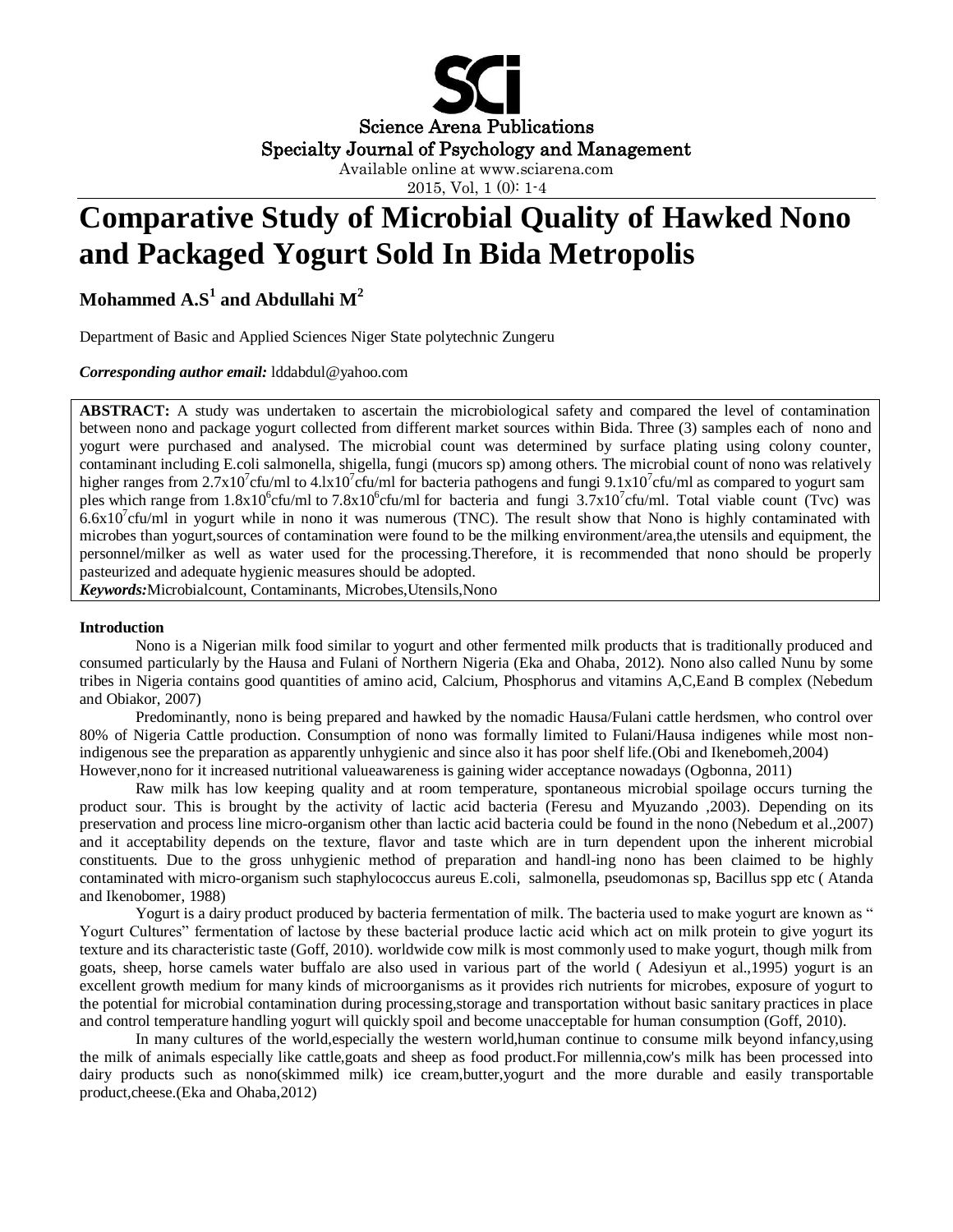Nono milk and yogurt are fortified with vitamin A and D which help to promote eyesight and enhance calcium,potassium absorption.Both nono milk and yogurt contain carbohydrate sugar known as lactose.Nono contain high amount of carbohydrates compared to yogurt which contain about 6% of lactose,as fermentation process digested about 20- 30% into its absorbable components glucose and galactose.(Nuhu et al.,2011).

Diet that includes milk products such as skimmed milk is a good source of energy and its consumption helps in elinimination of heart problems associated with high cholesterol level in the blood.Calcium and potassium play an important role in regulating and possibly lowering blood pressure, drinking skimmed milk is encourage for those following the dietary approach to stop hypertention.Milk products have frequently been implecated in transmission of human pathogen (Soomro,2002),contamination of dairy product by coliforms is attributed to the wide distribution of coliform in nature makes them useful indicator of the extent of re-contamination after pasteurization and also the sanitary quality of the pasteurized product.Secondly, coliform themselves caused the rapid spoilage of food held under conducive to the microbial growth.Thirtly, some strain are bacteria enteric pathogen which may be disseminated by dairy products.

# **Materials And Methods**

### *Sample collection*

Three nono samples each at different market in Bida (makwalla, lonchita and modern markets) was collected in sterile carted plastic tubes, purchase was done between 9:00am to 10:00am. Likewise, three brand of yogurt were also purchased from different provision store, their NAFDAC number expiry date, manufacture date and batch numbers were recorded. All samples purchase were properly labeled, packed and taken to the laboratory for microbial analysis.

# *Microbiology analysis*

For each of the sample (3 yogurt and 3 nono sample) approximately 40ml each contained in sterile screw capped plastic bottles were used for the isolation and enumeration of micro organisms in each isolation both yogurt and nono sample were shaken and diluted serially into 9ml of sterile normal saline solution and homogenized by hand shaking for about one minute followed by the further decimal dilution. The dilution factor  $10^{-4}$  of each sample was shaken after which 1ml of each was used to inoculate freshly prepared media and surface plated. Media employed for the isolation and enumeration includes Nutrient Agar (NA) potato Dextrose Agar

(PDA) MacConkey Agar (MA) andsalmonella - shigella Agar (SS). All Media Were sterilized by autoclaving at  $121^{\circ}$ C for 15mm (cheesebrough,2003)

#### *Microbial Count*

Total viable count (Tvc) of isolates were carried out by subjecting the incubated plates to colony counter for the total colony count then further for microscopy

## *Characterization and identification of the isolates*

The isolates were characterized based on colonial morphology and microscopic appearance. The isolates were identified by the procedures described by Oyeleke and Manga (2008).

#### **Results**

| -------                                                |                          |                   |                   |                |                |  |  |  |  |  |
|--------------------------------------------------------|--------------------------|-------------------|-------------------|----------------|----------------|--|--|--|--|--|
| Table 1. microbial count of isolates in yogurt samples |                          |                   |                   |                |                |  |  |  |  |  |
| samples                                                | $E_{\rm c}$ oli (cfu/ml) | S. typhi(cfu/mil) | S.dysen. (cfu/ml) | Fungi(cfu/ml)  | TVC(cfu/ml)    |  |  |  |  |  |
|                                                        | 4(240cfulml)             | 10(60cfu/ml)      | 1(60cfu/ml)       | 22(1320cfu/ml) | 39(2340cfu/ml) |  |  |  |  |  |
|                                                        | 2(120cfu/ml)             | $0$ (cfu/ml)      | $0$ (cfu/ml)      | 12(720cfu/ml)  | 31(1860cfu/ml) |  |  |  |  |  |
|                                                        | 7(420cfu/ml)             | 4(240cfu/ml)      | 2(120cfu/ml)      | 28(1680cfu/ml) | 42(2460cfu/ml) |  |  |  |  |  |

|          |                   | Table 2. MICTODIAL COULTULE ISOTALES TIONI INORIO (SKITHING HILLK) SAMPLES |                   |                                                  |                   |                   |                   |                 |
|----------|-------------------|----------------------------------------------------------------------------|-------------------|--------------------------------------------------|-------------------|-------------------|-------------------|-----------------|
| samples  | E.coli (cfu/ml)   | S.typhi (cfu/mil)                                                          |                   |                                                  | S.dysen. (cfu/ml) |                   | Fungi(cfu/ml)     | TVC(cfu/ml)     |
| Sample 1 | 21                | 22                                                                         |                   | 18                                               |                   | 34                |                   | <b>Numerous</b> |
|          | 1260cfu/ml        | 1320cfu/ml                                                                 |                   | 1080cfu/ml                                       |                   | $2040$ cfu/ml     |                   |                 |
| Sample 2 | 12                | 18                                                                         |                   |                                                  |                   | 50                |                   | <b>Numerous</b> |
|          | 720cfu/ml         | 1080cfu/ml                                                                 |                   | $0$ cfu/ml                                       |                   | 3000cfu/ml        |                   |                 |
| Sample 3 |                   | 28                                                                         |                   |                                                  |                   | 68                |                   | <b>Numerous</b> |
|          | 1980cfu/ml        | 1680cfu/ml                                                                 |                   | 180cfu/ml                                        |                   | 4080cfu/ml        |                   |                 |
|          |                   | Table 3. Comparative analysis between the yoghurt and Nono samples         |                   |                                                  |                   |                   |                   |                 |
| samples  | E.coli            | S. typhi                                                                   | S. dysen.         | Fungi (A.niger)                                  |                   |                   | <b>TVC</b>        |                 |
|          |                   |                                                                            |                   |                                                  |                   |                   | $6.6x10^7$ cfu/ml |                 |
| Yogurt   | $7.8x10^6$ cfu/ml | $3.0x10^6$ cfu/ml                                                          | $1.8x10^6$ cfu/ml |                                                  |                   | $3.7x10^7$ cfu/ml |                   |                 |
| Nono     | $3.9x10^7$ cfu/ml | $4.1x10$ <sup>7</sup> cfu/ml                                               |                   | $2.7x10$ <sup>7</sup> cfu/ml<br>$9.1x10'$ cfu/ml |                   |                   | Numerous (TNC)    |                 |

Table 2. Microbial count of isolates from Nono (Skimmed milk) samples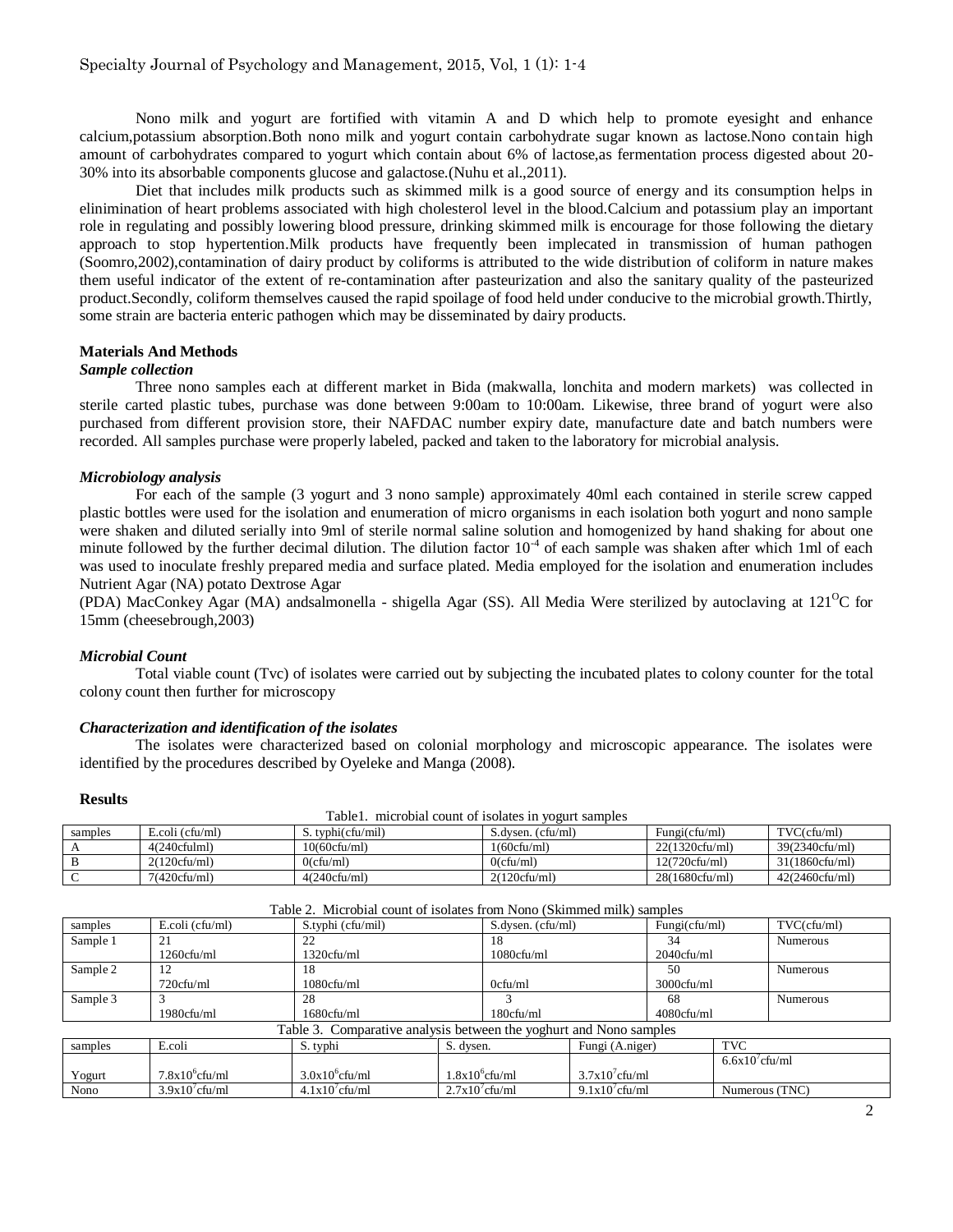# *Key*

TVC: Total viable count S. dysen. Shegella dysenteriae

#### **Discussion**

Three of each yoghurt and nono samples were analyzed microbiologically for the presence of E.coli Salmonella spp, shigella and fungi, frequently implicated in food safety problems. E.coli was used as a measure of sanitary quality as well as an index of faecal contamination, salmonella and shigella sp were used as measure of organism frequently associated with food borne disease, fungi were use as a measure of poor hygienic practices during packaging processing.

The total number of E.coli counted in the three (3) nono sample is greater than the total number of E.coli founded in yoghurt sample (table 3) this may be as a result of poor sanitary practices by nono sellers. The presence of high number of E.coli in nono sample is and evidence of high number of other enteric pathogens as reported by the Adesiyun et al., (1995) researches have linked the presence of E.coli in milk and milk product with the presence of other enteric pathogens. This result of E.coli obtained is consistent with that obtained by the Ogbonna (2011) and Soomro et al., (2002).

The number of salmonella spp isolated in nono sample is much more higher than obtained from yoghurt sample, the number of salmonella counted in the first sample of nono is the same with that obtained by Ogbonna (2011) but the remaining two samples of nono contradicted with that obtained by Eka and Ohaba (2012**)**.Salmonella are pathogens that could originate from animal themselves and contamination may arise during processing, thus presence of salmonella in nono and yoghurt is not surprising since they could either be transmitted from the animal before preparation or could have come via cross contamination, and water used for processing.

The number of shigella counted from two of each sample (no significance shigella seen from one of each sample) varies with nono having the higher number compare to that obtained from yoghurt. However, shigella pthogens was significantly lower and this organism is not an intrinsic flora of the animals therefore contamination could have been handling procedures especially the number of shigella counted from nono by Fulani (nono sellers).

The total number of fungi counted from nono sample is much more higher than that obtained from yoghurt this is in agreement with Ogbonna (2011) but higher than that reported by Award (2006) from similar Product. The reason for the contradictions,could be proper hygienic practice by producers during processing and packaging.

The total number of viable counts in nono sample is numerous compare  $6.6 \times 10^7$  cfu/ml of counted in the three yoghurt samples. Total variables counts significantly higher than the values obtained for other groups of organisms in all of the samples among which include Staphyloccus sp thes result support that reported by Rita (2007), and Ogbonna (2011). Staphylococcus sp could be spread from humans to food by directly skin fragments also since it could be normal healthy human skin

#### **Conclusions**

The significant differences between the number of isolates of the two sample analysed(nono and yogurt) varies, with nono having the highest microbial load in each of the analysis.Thus yoghurt have lower microbial load when compare to nono.This could be lack of standardized method of nono preparation ,environmental variables,producing animals,the water use for processing as wellas other equipment used during processing which might have habours numerous number of microorganisms.Contamination of nono may also arise as result of exposure of the product during selling as microorganisms are also found in air ready to contaminate well-cover food.

#### **References**

Adesiyun AA, webb L, Rahaman S.1995. microbiological quality of raw cow's milk at collection centers in Trimidan Bangladash Journal of Biotech 58:13,9-46.

Atanda OO, Ikenebomeh MJ.1988 incidence and cost of food product, London 48:887-890

Award HR, Ibtisan EM, El-zubeir, Babiker SA.2006. microbiology of camel ,fermentedmilk (crisis) in Sudan, Reseach.Journal microbial, 1:160-165.

Cheesebrough M.2003. medical laboratory Manual tropical health technology low price edition Doddington Cambridge shrine, England pp 20-35.

Eka OU, amd ohaba JA.2012. microbiological examination of Fulani milk (Nono) and butter (Manshanu) Nig.Journal.science, 11:113-122

Feresu S, Myuzando Ml.1990. identification of some lactic Acid bacteria from two Zimbabwean fermented milk product world Journal microbial Biotechnol 6:178- 186.

Goff D.2010. ''Introduction to dairy science and technology: milk history consumption, production, and composition" Retrieved 8 February 2011 3:84-59.

Nebedun JO, Obiakor T.2007. The effect of different preservation method on the quality of nono: a locally fermented Nigerian dairy product African Journal Bioltechnol 6:454 – 458

Nuhu A, Nataala SU, Munirat I, Abdullahi AN, Gana J. 2011.stuies on susceptibility of Staphylococcus aureus Isolated from milk and dairy products in sokoto North Western Nigeria 6:454-458.

Ogbonna Io.2011. Microbiology Analysis and safety evaluation of Nono; A fermented milk product consumed in most parts of the Northern Nigeria pp9, 12, 16.

Oyeleke SB, Manga SB. 2008 essential of laboratory practical in microbiology (R.ed) tobestpublisher minna Nigeria pp36 -75.